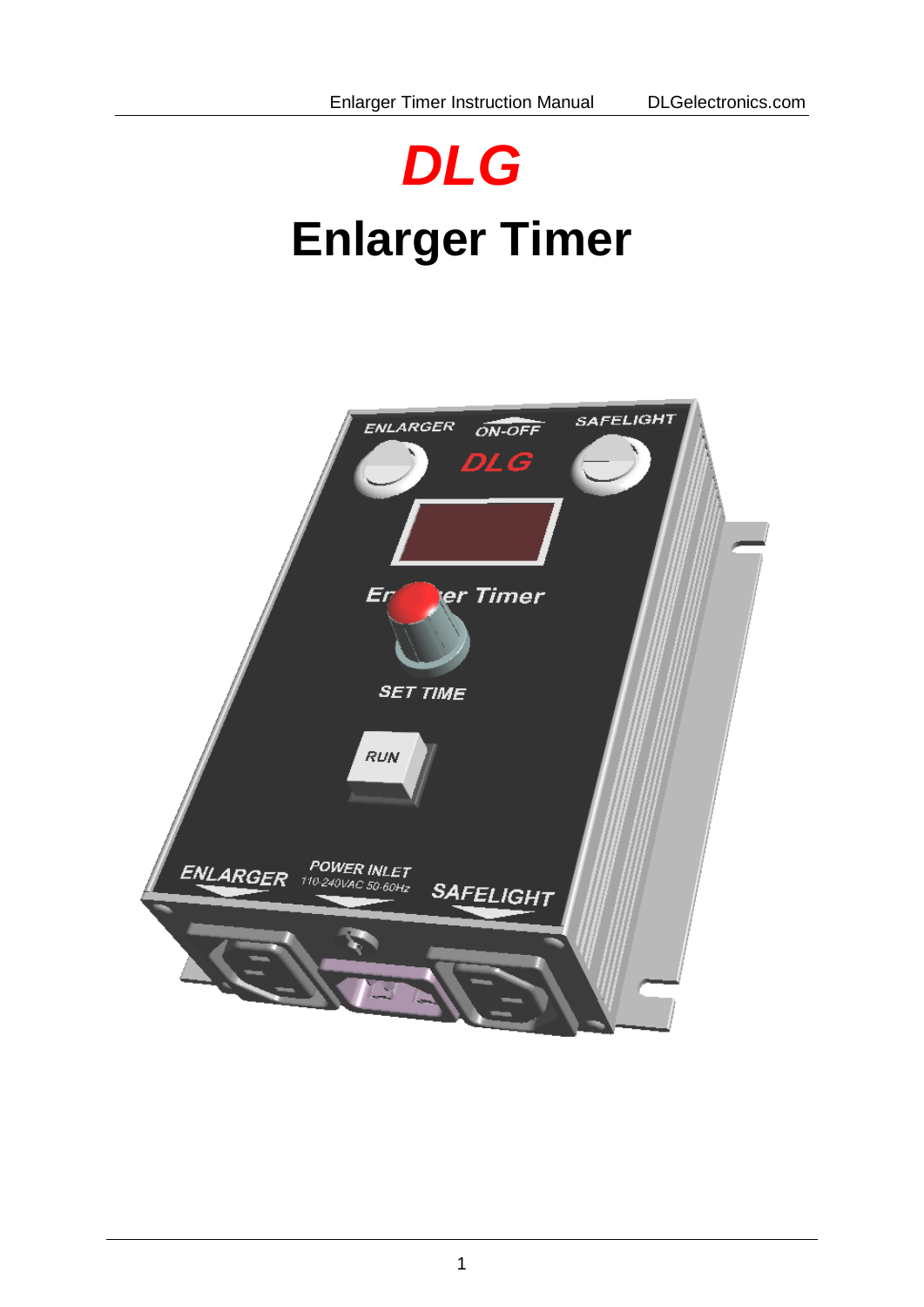# **CONTENTS**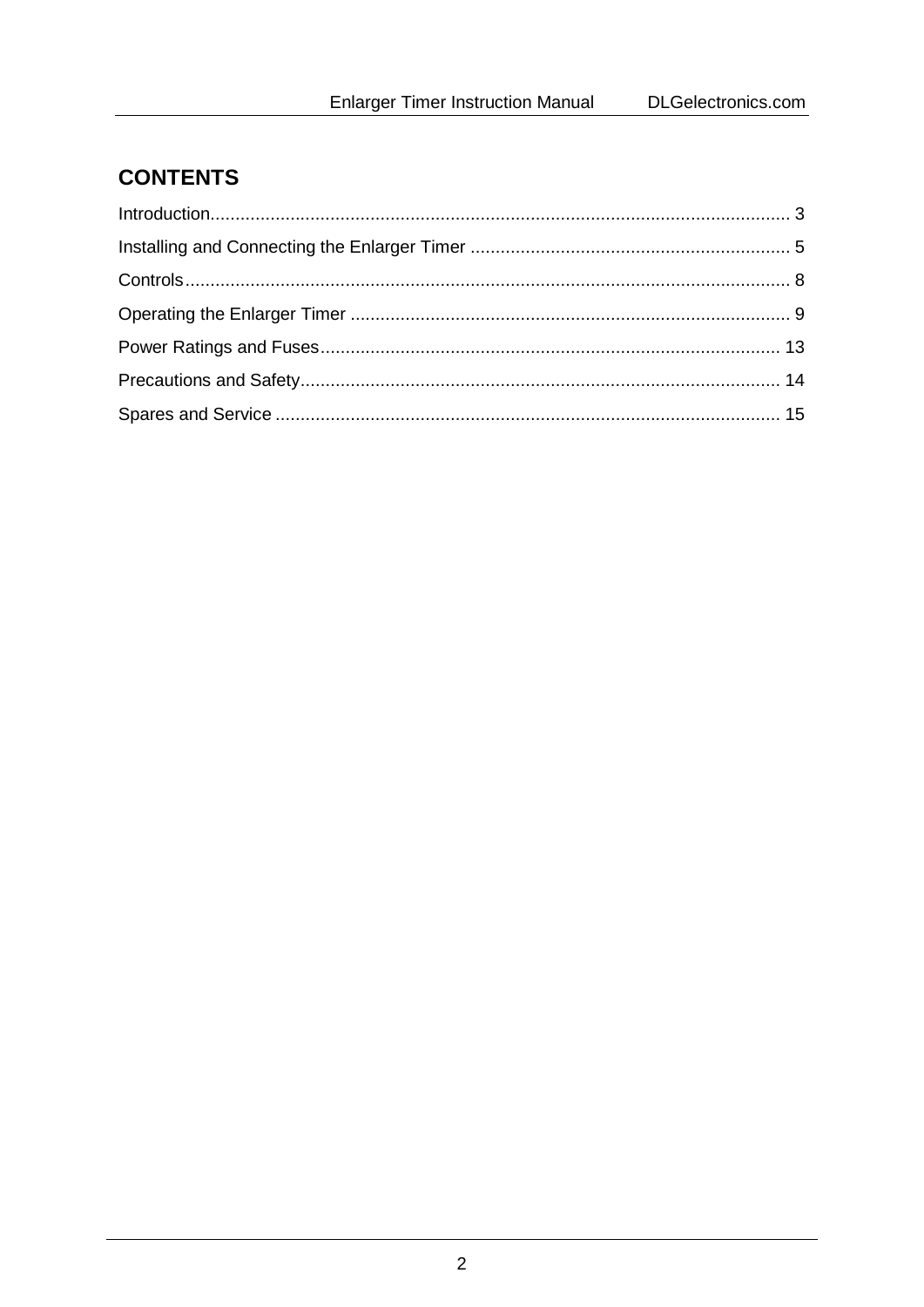#### <span id="page-2-0"></span>**INTRODUCTION**

Welcome to the Enlarger Timer by DLG Electronics.

The enlarger timer is a mains-powered unit designed to give accurate control of the enlarger by directly switching the enlarger power supply.

The enlarger timer offers the following features:

- Robust extruded aluminium housing
- Rear-printed chemical-resistant fine-textured polyester fascia
- Wall-mountable
- Universal operating voltage 110 240 VAC, 50-60 Hz
- Switched enlarger output up to 5 amps
- Switched safelight output
- Manual power switch for enlarger, for focussing.
- Precision control 0.1s to 999s
- Easy-to-use controls
- Safelight-red display
- Large, clear display  $0.56$ " / 14.2mm digit height
- Adjustable display illumination lowest setting ultra-dim for sensitive panchromatic emulsions
- Adjustable display format and time increments  $-$  0-99s in 0.1, 0.2 or 0.5 increments and 0-999s in 1s increments
- Metronome sound user-settable to 1s, 2s, 5s or 10s time period, or set to silent.
- Delayed-start function, for enlargers with a start-up delay. User-settable from 0s (no delay) to 9.9s, in 0.1s increments.
- Last time set retained for subsequent exposures
- All settings (time set, display brightness, display format and time increment) remembered after power off.
- Optional footswitch
- Compliant with relevant US, EU and UK standards.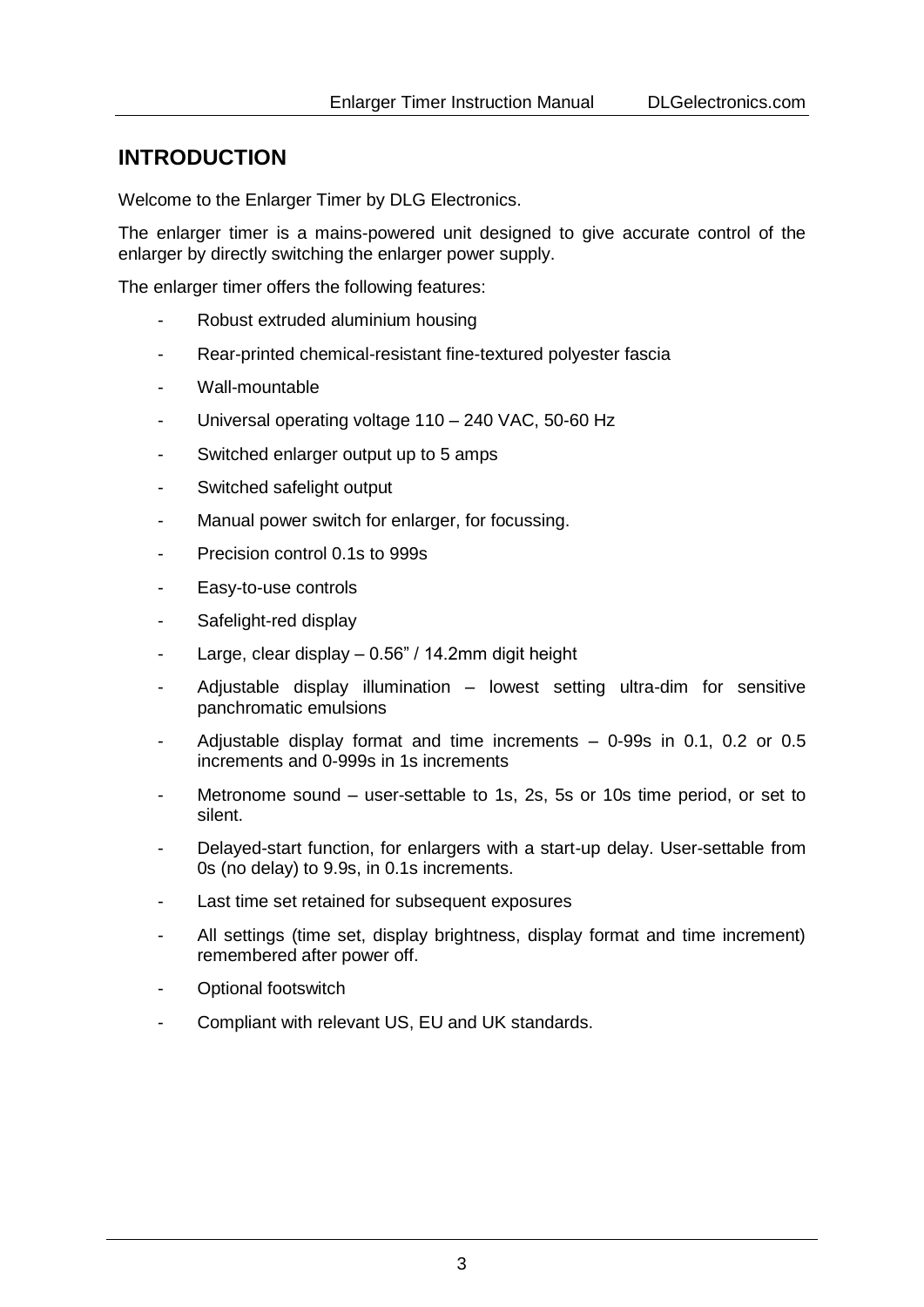The following are supplied with the unit

- **Enlarger Timer**
- Wall mounting screws and plugs
- 2m / 6ft mains lead with UK or US plug
- 2x IEC C14 line plugs for connecting enlarger and safelight *NOTE <sup>1</sup>*
- 1x spare 32mm 5A type F fuse
- 1x spare 20mm 500mA slow-blow (type T) fuse.
- Instruction manual

*NOTE 1 – US versions are fitted with US outlet sockets (NEMA 5-15) in place of the IEC outlet sockets so that US appliances can be connected directly, therefore the IEC C14 line plugs are not provided with the US version.*

An optional footswitch can also be obtained from [www.dlgelectronics.com.](http://www.dlgelectronics.com/) The footswitch is the same as that provided with our Compensating Developing Timer product and shares the same connector and interface.

This device complies with part 15 of the FCC Rules. Operation is subject to the following two conditions:

(1) This device may not cause harmful interference, and

(2) this device must accept any interference received, including interference that may cause undesired operation.

This device complies with the Canadian Interference regulations CAN ICES-3(B)/NMB-3(B)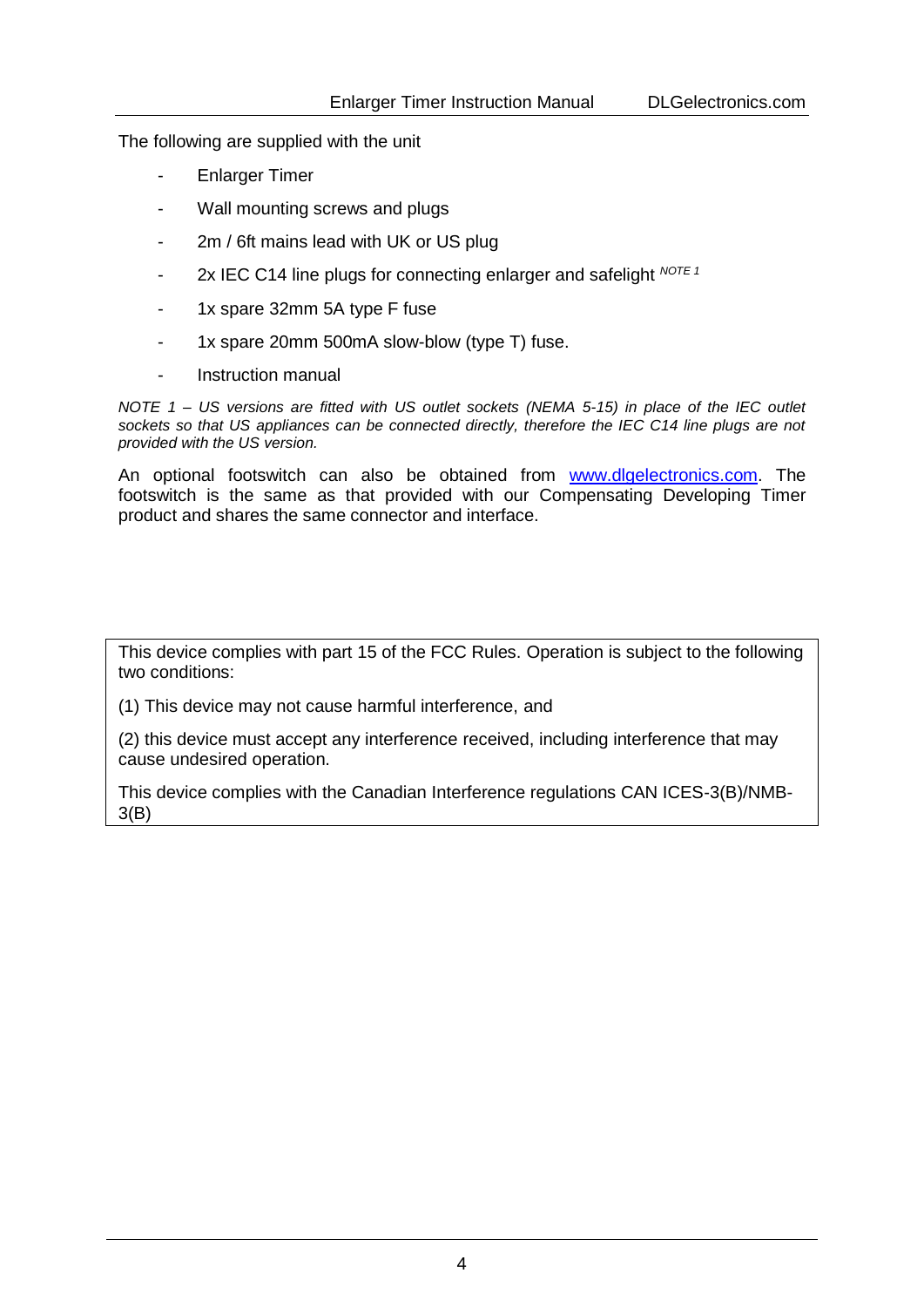#### <span id="page-4-0"></span>**INSTALLING AND CONNECTING THE ENLARGER TIMER**

WARNING – the unit is mains-powered and should be position away from water and other liquids and installed in accordance with local regulations.

#### **Wall Mounting**

Choose a suitable location within easy reach when operating the enlarger, where a power supply is available and within reach of the enlarger power cable.

The unit should be mounted such that it, or the connectors, cannot fall into liquids.

To fit to the wall, mark a vertical line on the wall and, using the line as a guide, hold the unit up to the wall. Mark the locations of the screw holes in the mounting flanges.

For a plaster/masonry wall, drill holes for the wall plugs (6mm or  $\frac{1}{4}$  inch), insert the wall plugs provided then screw the unit securely to the wall. For a timber wall, drill the holes 1/8 inch / 3mm and use the screws directly in the holes.

Ensure the unit is securely mounted before use.

#### **Connections**

The enlarger timer is designed to be connected between the wall power outlet and the enlarger. The enlarger timer is fitted with IEC mains inlet (C14) and either IEC outlet (C13) or US 3-pin 120V mains socket (NEMA 5-15) fittings. A mains lead (US, UK or with national adaptor, depending on region) is supplied to connect from the wall outlet to the enlarger timer.

If your enlarger is not fitted with a suitable IEC C14 plug it will be necessary to remove the existing plug and replace with the IEC plug provided with the unit. (except US versions)

For safety, ensure that the enlarger and safelight are compatible with the mains power supply and comply with your national standards.

**CAUTION – electrical wiring and connections should be carried out by a competent person and in accordance with any local regulations. If in doubt please contact a qualified electrician.**

Connections are made as shown in [Figure 1](#page-5-0) below (US version has US 3-pin mains sockets fitted in place of the IEC outlets for the enlarger and safelight outputs)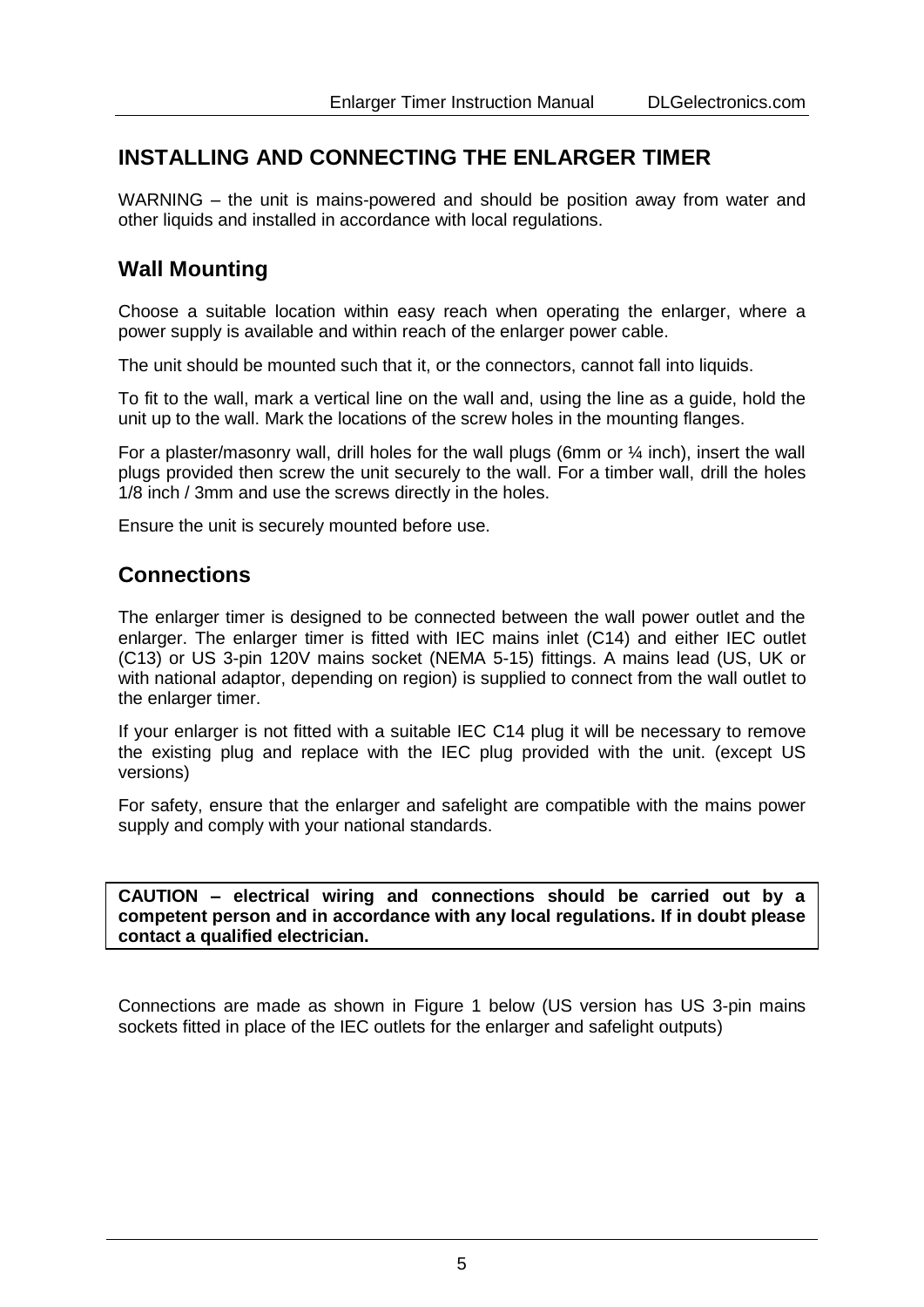

**Figure 1 - Power Connections**

<span id="page-5-0"></span>NOTE – the outlet voltage is equal to the inlet voltage.

When using with an enlarger using a low voltage lamp and transformer, the transformer should be between the enlarger timer and the enlarger as shown in [Figure 2.](#page-5-1)



<span id="page-5-1"></span>**Figure 2 - Connecting to Enlarger with Transformer**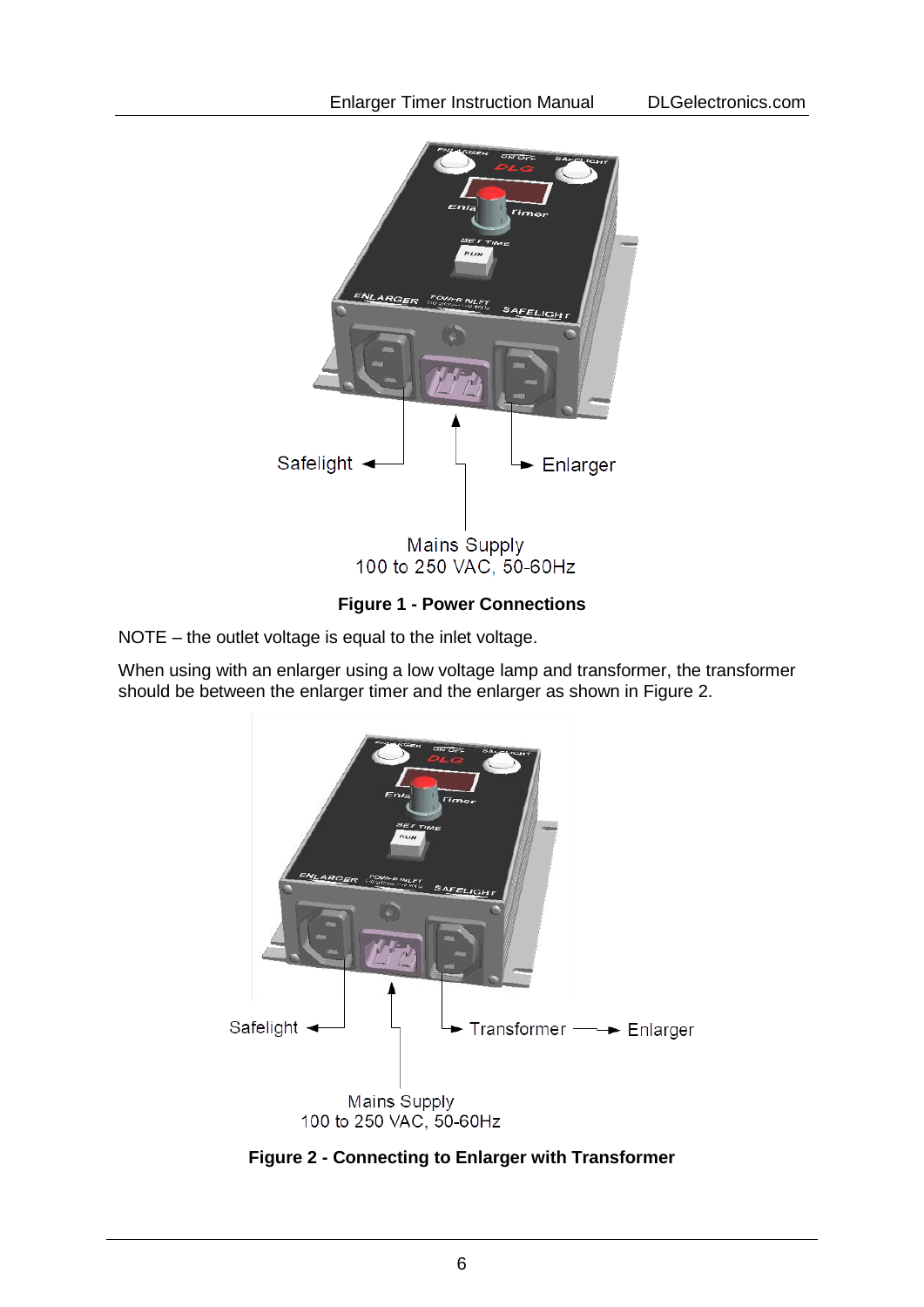# **Footswitch**

An optional footswitch can be connected to the 3.5mm jack socket on the base of the unit. The footswitch duplicates the function of the RUN button, enabling hands-free exposures, and is recommended when dodging and burning exposures.



Footswitch connection 3.5mm Jack Socket

#### **Figure 3 - Footswitch Connection**

The footswitch is available as a separate accessory.

The footswitch cable can be extended if necessary using a female-to-male 3-pole (stereo) jack cable.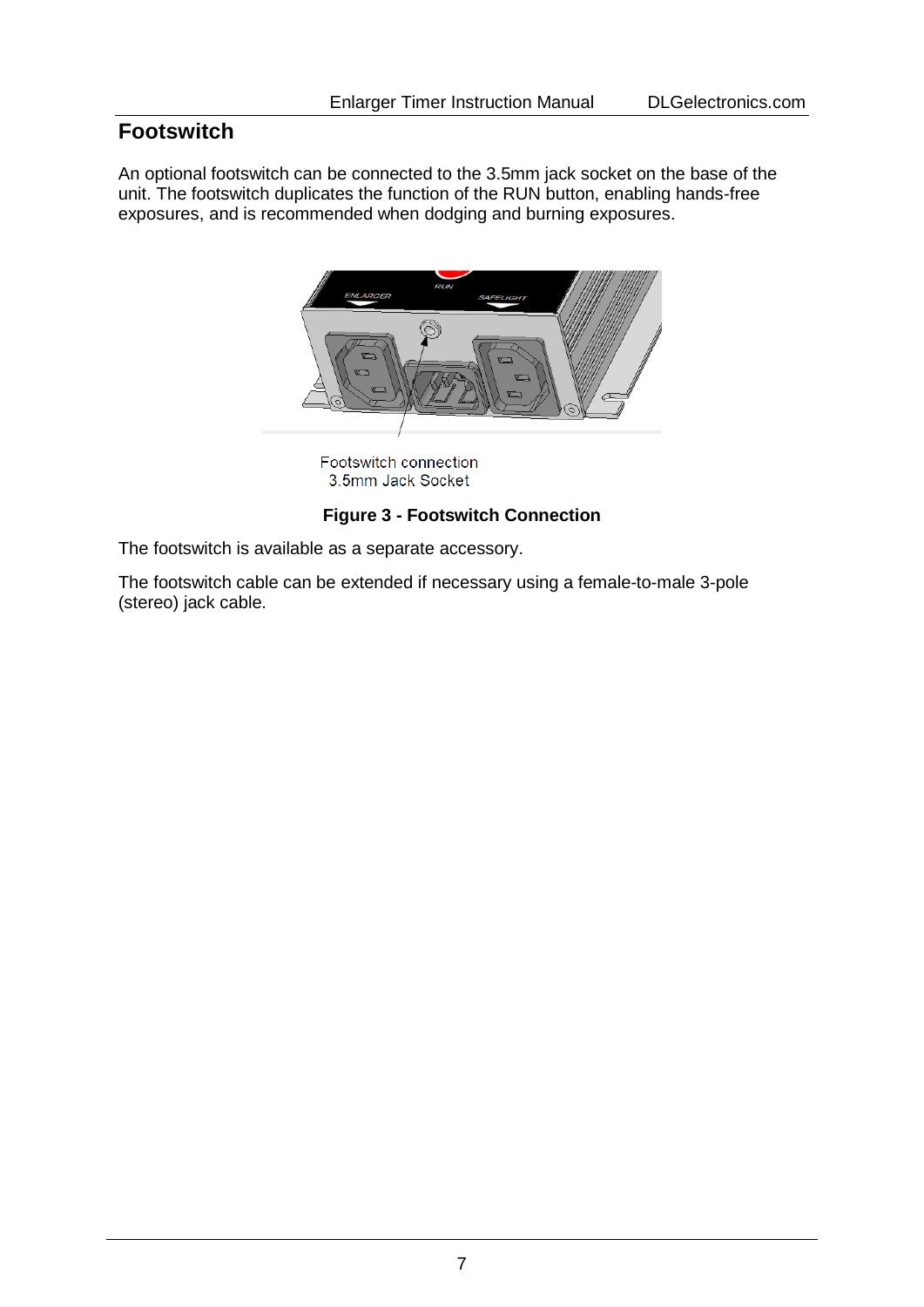<span id="page-7-0"></span>

**Figure 4 - Controls**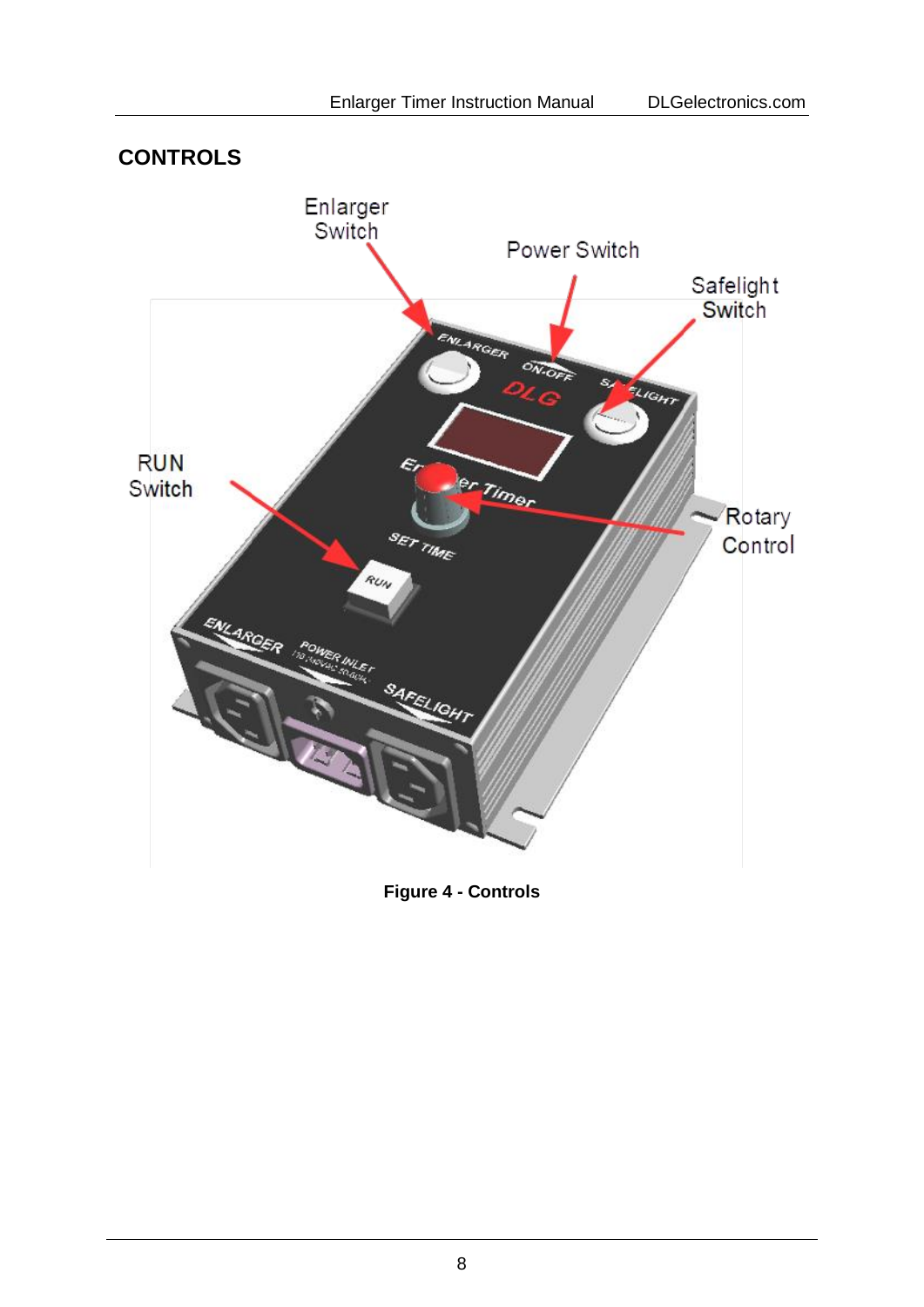# <span id="page-8-0"></span>**OPERATING THE ENLARGER TIMER**

## **Basic Operation**

The enlarger timer is designed to be extremely simple to use.

The time is set by rotating the rotary control.

Pressing the RUN button switches the enlarger on and safelight (if connected) off and sets the timer running. The display shows the remaining time as the timer runs. At the end of the time period the enlarger switches off and the safelight on again. The display then reverts to the previously-set time in readiness for the next exposure.

# **Settings**

A number of different settings can be adjusted by the user.

- Display brightness setting. The brightness of the LED display is user-settable in a range of 10 different values
- Time increment setting. The time can be adjusted from 0 to 99 seconds in a choice of 0.1s, 0.2s and 0.5 second resolution, or 0-999 seconds with 1s resolution.
- Metronome sound. The metronome sound can be set to OFF, or a choice of 1, 2, 5 and 10 second time period
- Start delay. Some enlargers have a delayed start and this can be accounted for by setting a start delay. Setting a start delay means that the timer does not start counting down until after a short period of time after the enlarger is switched on. The delay period can be set from 0s (no delay) to 1s, in 0.1s steps.

The settings are accessed by pressing the rotary control knob. Turning the knob then scrolls though the settings available. The display shows the relevant setting:

- Bri (display brightness option)
- **Inc** (time setting increment)
- **Sou** (Sound, the metronome settings)
- dEL (dELay the delay setting option)

A further press of the rotary control will then allow the user to adjust the chosen setting. The various settings are described in the following sections.

## **Setting the Display Brightness**

The enlarger timer has a digitally-controlled variable display brightness.

As described above, press the rotary control to access the settings. Turn the rotary control until the brightness option is shown (display  $=$  Bri) is shown.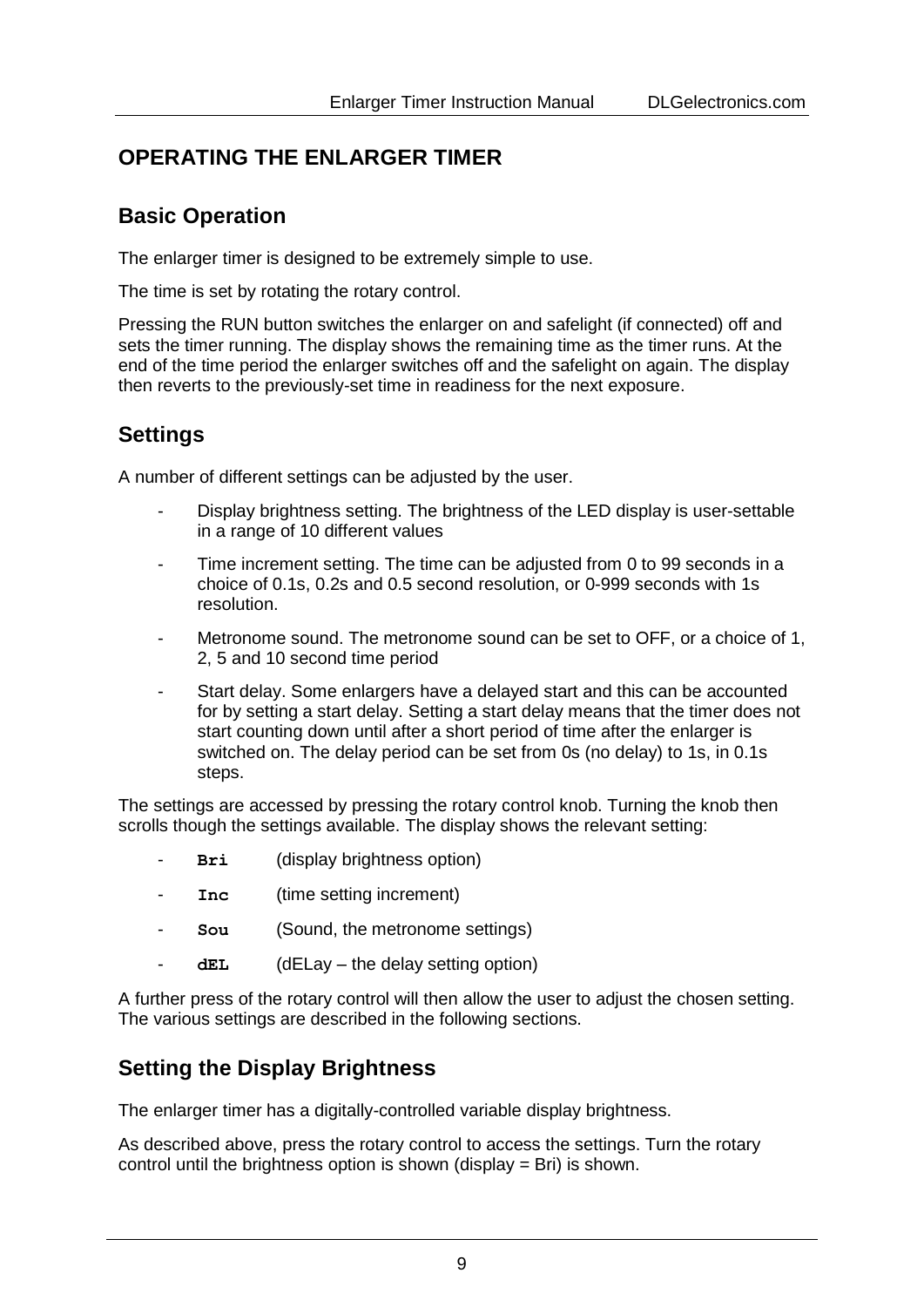Press the rotary control again to enter the display brightness options. The display will show the current brightness setting on a scale of 0-9, with the symbols "br" to indicate that the brightness is being displayed, for example:

#### **br5**

The brightness can then be set by rotating the rotary control.

The brightness steps operate on a logarithmic scale in order to give approximately equal steps of perceived brightness. Setting 0 is extra dim, suitable for use when working with sensitive panchromatic or colour emulsions.

When set, press the rotary control again to return to normal operation.

### **Setting the Display Format**

For convenience, the display format can be set to the following:

- 0-999 seconds, in 1 second increments
- 0-99.5 seconds, in 0.5 second increments
- 0-99.8 seconds, in 0.2 second increments
- 0-99.9 seconds, in 0.1 second increments.

To set the display format, press the rotary control to access the settings. Rotate the rotary control knob until "Inc" (increment) is displayed. Press the rotary control again to access the display format (increment) settings. The current setting will be displayed:

#### **F0.2**

The options available are:

- **F0.1** 0.1 second increment, 0 to 99.9s
- **F0.2** 0.2 second increment, 0 to 99.8s
- **F0.5** 0.5 second increment, 0 to 99.5s
- $\mathbf{F}$  1. 1.0 second increment, 0 to 999s

It is convenient to set the increment to the largest acceptable value especially when using long exposures, in order to minimise the amount of knob turning needed to set the time.

Press the rotary control when the desired format is set, which will return the enlarger timer to the time setting mode.

Note - when changing the format, the set time will be retained but rounded to the nearest value that can be shown on the new format. For example, if the time format was 0.1 second increments, and the time set was 27.3 seconds, changing the format to 0.5s increments will result in the time set being 27.5 seconds.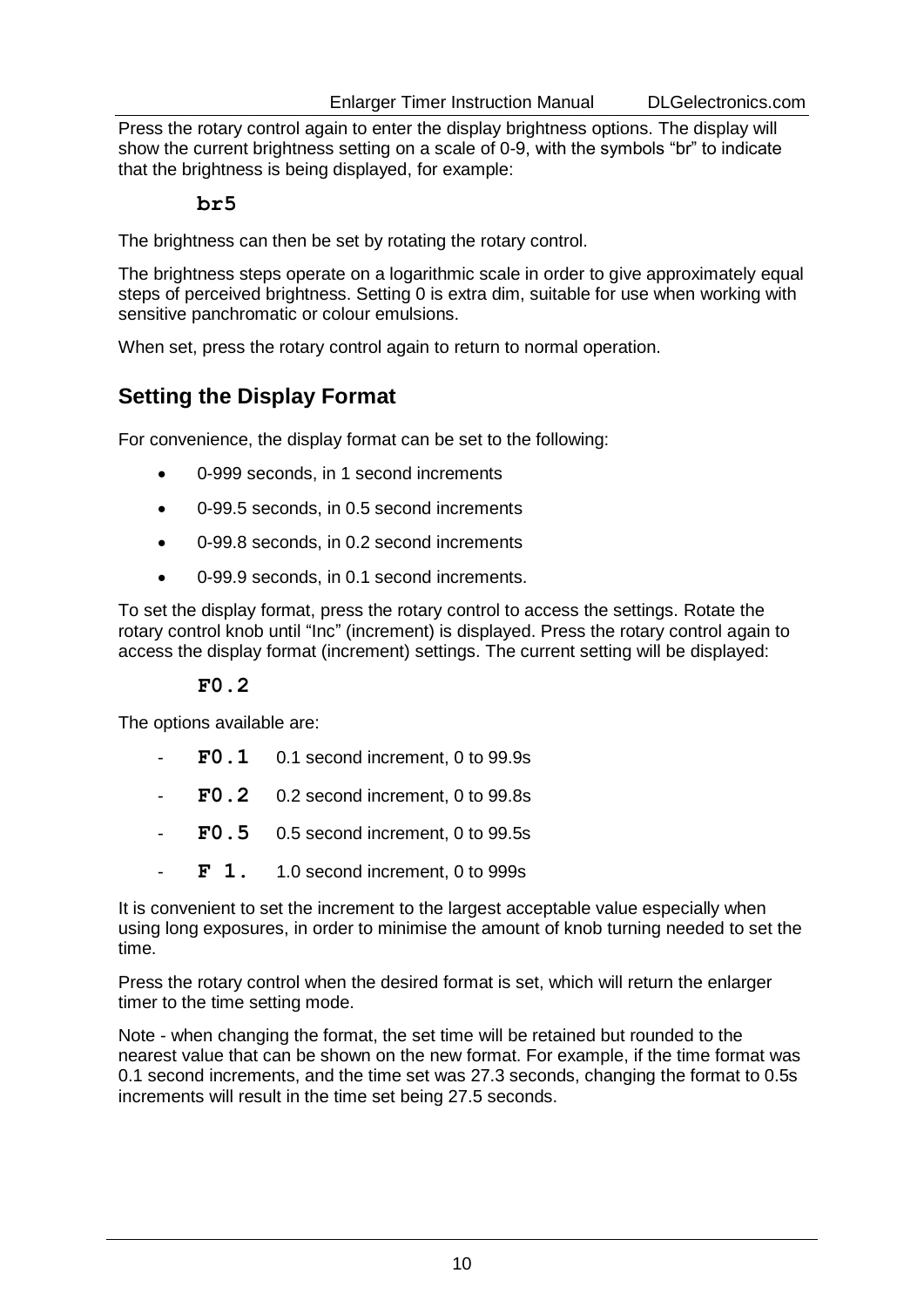#### **Setting the Metronome**

A metronome sound is useful as an audible indication of the progression of the exposure when carrying out dodge and burn operations. The metronome may be set on or off in the settings, and the time period selected.

To set the metronome, press the rotary control to access the settings. Rotate the rotary control knob until "Sou" (sound) is displayed. Press the rotary control again to access the metronome settings. The current setting will be displayed. Rotate to choose the desired setting – the following settings are available:

- **OFF** No metronome (silent setting)
- **P.01** One second metronome period.
- **P.02** Two second metronome period
- **P.05** Five second metronome period
- P.10 Ten second metronome period

Press the rotary control to enter the setting and return to normal time-setting mode.

The metronome period starts at the start of the exposure after any start delay period that has been set (see below).

### **Setting the Start Delay**

A start delay is useful when using an enlarger head with a start-up delay – the timer can be set with a matching delay. When operating with a delay, when the RUN switch is pressed the enlarger power is turned on but the timer countdown start is delayed for a short period. This period may be adjusted in the settings, or turned off.

To set the start delay, press the rotary control to access the settings. Rotate the control until "DEL" (delay) is displayed, then press the rotary control again. The currently-set delay will be displayed – for example, a display of "**d0.2**" shows that the start-up delay is 0.2 seconds.

Rotate the control to set the delay time desired. When done, press the rotary control again to return to normal time-setting mode.

TIP – to easily establish the delay period, set an exposure time of zero. If the enlarger lamp illuminates when the exposure is run, then the delay period set in the timer is longer than the enlarger start up time. Conversely, if the enlarger lamp does not illuminate when the exposure is run, the delay period set is shorter than the enlarger start-up time.

When an exposure is run using a start delay, the display initially counts down the delay period showing a negative time – for example "**-1.2"** will be displayed when there are 1.2 seconds remaining of the delay period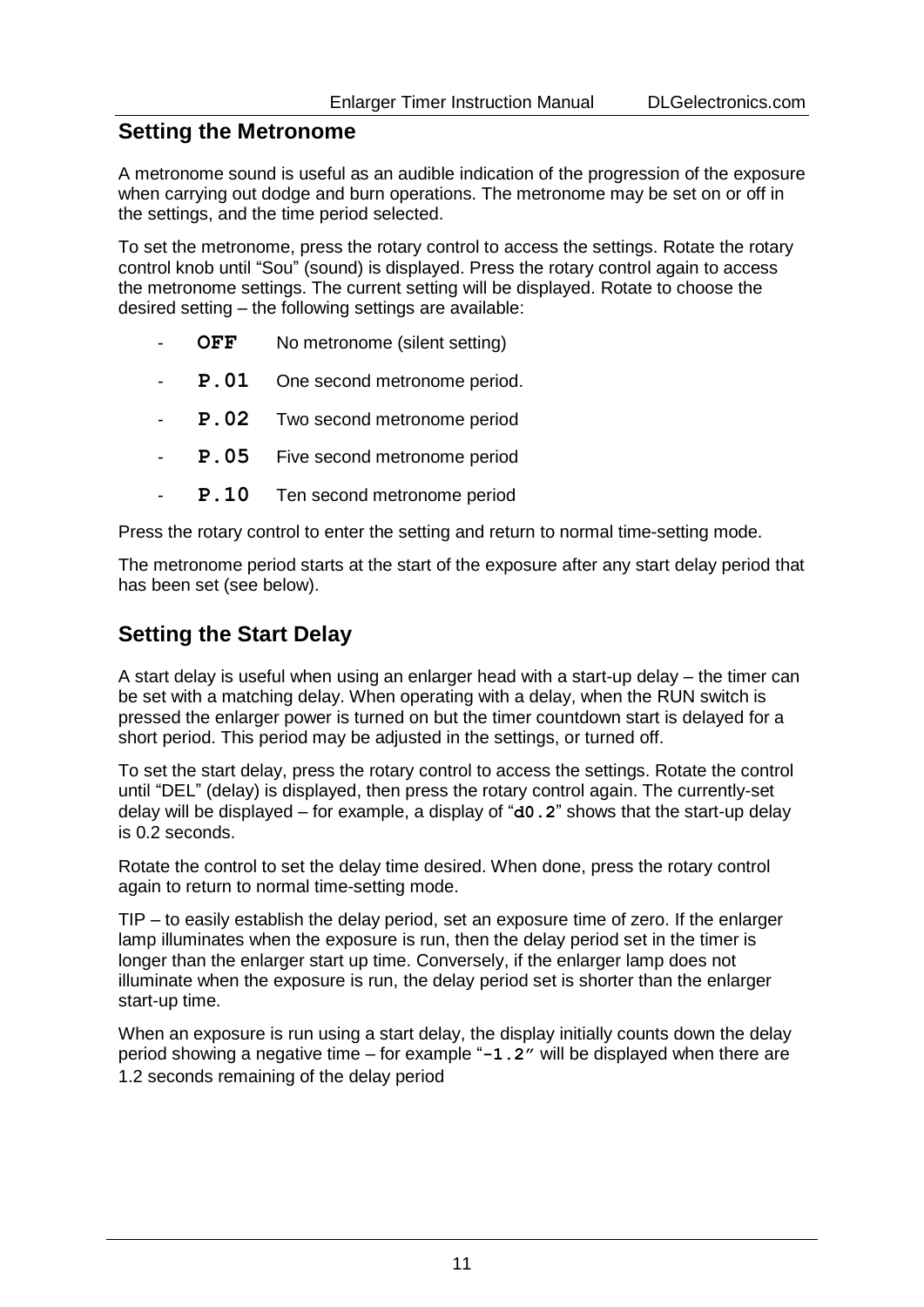# **Saving of User Settings**

User setting of time, display format, display brightness, metronome setting and start delay are stored in non-volatile flash memory on shutdown, if the unit is switched off whilst in the time setting mode.

When the unit is switched on again, the stored values are loaded in from the memory such that the unit restarts in the same configuration as when it was switched off.

# **Terminating an Exposure**

Should it be necessary to terminate an exposure part-way through, press the RUN button. The exposure will be terminated and the time display will revert to the previouslyset time.

# **Focussing**

The Enlarger switch on the front panel allows the enlarger to be set permanently on irrespective of whether the timer is running. This is intended for print set-up and focussing use.

# **Safelight Control**

The safelight control allows the safelight to be switched off independently of the timer.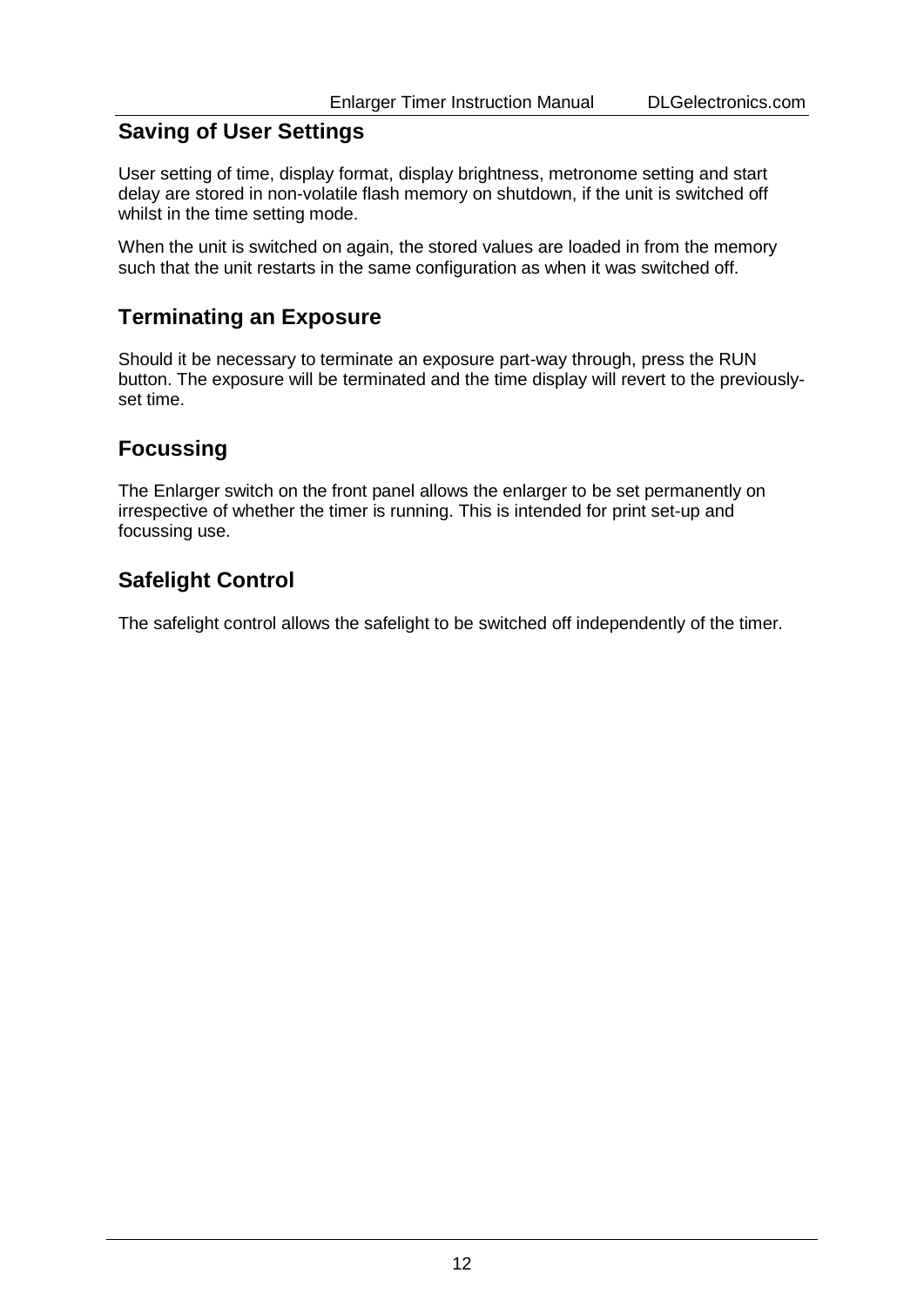# <span id="page-12-0"></span>**POWER RATINGS AND FUSES**

The unit is designed for use on AC mains supplies worldwide in the range 110VAC to 240VAC at 50 to 60 Hz nominal.

Maximum power draw for the enlarger and safelight should be no greater than five amps each.

The output power from the unit is the same voltage as the input - no conversion takes place in the unit, it simply switches the inlet power to the connected appliance.

The unit is fitted with two fuses, one for the connected appliances (enlarger and safelight) and the other for the internal electronics in the unit. Should these need to be replaced always use the correct rating

- Connected appliance fuse 5A standard fuse, 32mm
- Internal Electronics fuse 500mA slow blow 20mm

One spare fuse of each type is supplied with the unit.



**Figure 5 - Location and Type of Fuses**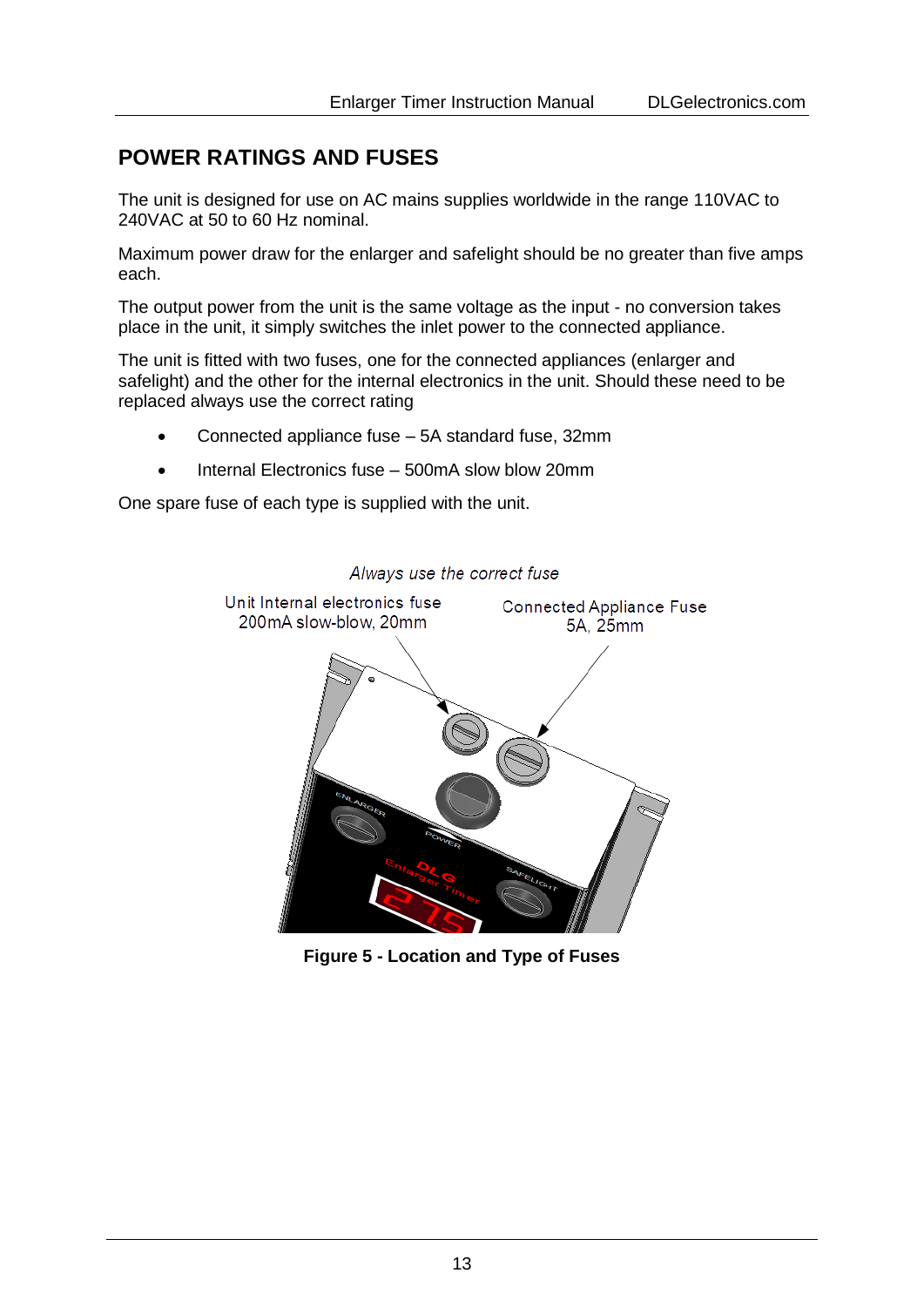## <span id="page-13-0"></span>**PRECAUTIONS AND SAFETY**

This appliance uses mains voltages which can be hazardous. Please do no misuse the unit and always observe the following precautions

- If the unit or cable is damaged, do not use. Please contact your dealer or DLG Electronics directly for repair or service
- Ensure connected appliances are within the rated capacity of the unit (0 to 5 amps, 110 to 240 VAC)
- Ensure the connected appliances are compatible with the mains supply in your region – the outlet voltage is the same as the input.
- Always replace fuses with the correct type and rating.
- The unit should only be disassembled or serviced by a competent person. It is recommended that if service is required the unit be returned to us – see sectio[n Spares and Service](#page-14-0) on pag[e 15.](#page-14-0)
- Do not allow the unit to come into contact with, or be immersed in, any liquids.
- Do not operate switches with wet hands.
- Ensure that the unit is securely mounted and that installation is in accordance with local regulations.
- The appliance must be earthed. Do not connect to the mains via an unearthed 2-pin plug.
- Use the power supply cable provided. If an extension cable or a longer cable is required ensure that a three-core cable with earth connection and of appropriate power rating is used.